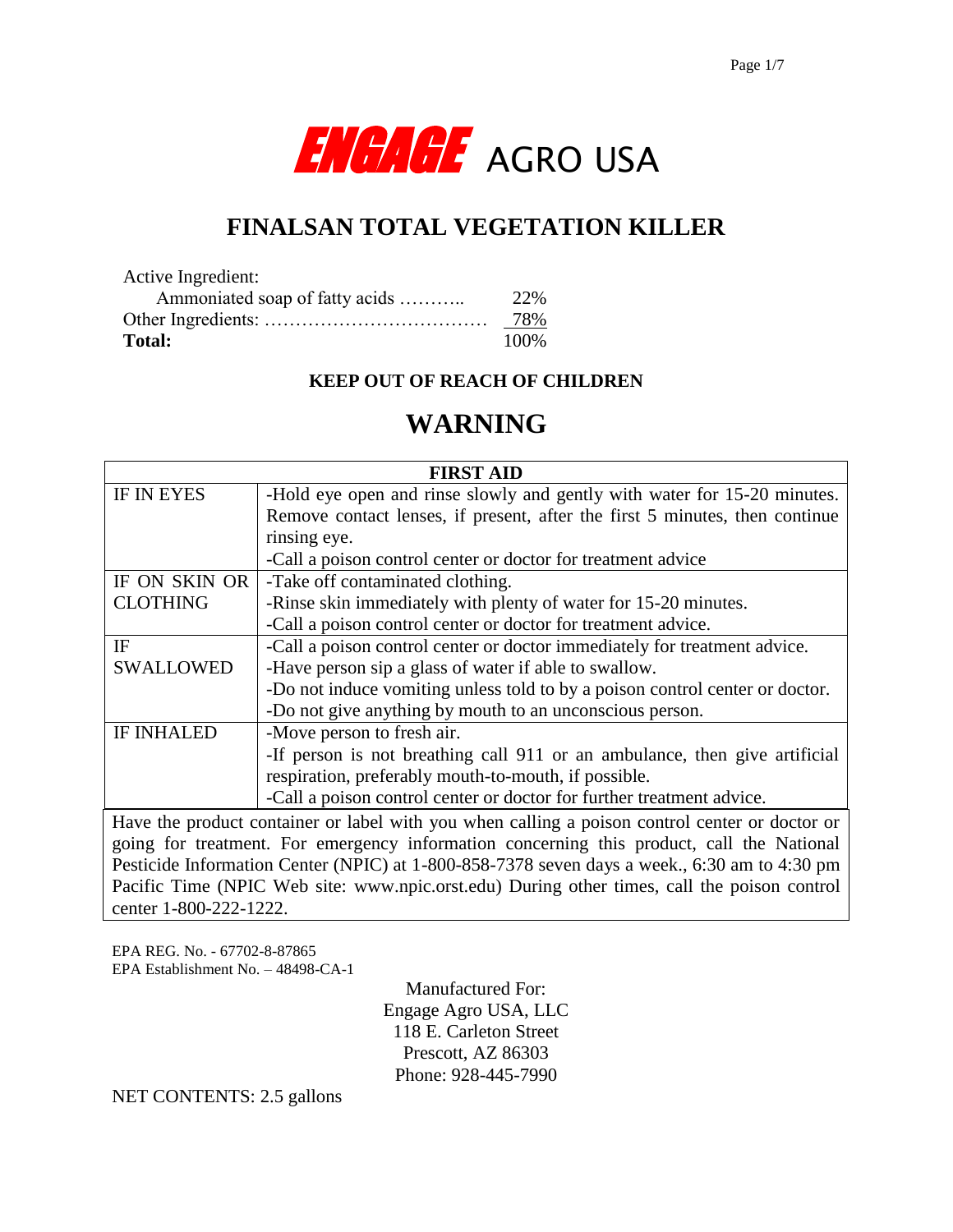## **PRECAUTIONARY STATEMENTS**

### **HAZARDS TO HUMANS AND DOMESTIC ANIMALS**

WARNING: Causes substantial but temporary eye injury. Causes skin irritation. Avoid breathing vapor or spray mist. Harmful if inhaled. Do not get in eyes, on skin or on clothing.

**Personal Protective Equipment (PPE) Requirements:** Applicators and other handlers must wear: coveralls worn over short-sleeved shirt and short pants, socks, chemical-resistant footwear, waterproof gloves and protective eyewear. When cleaning equipment a chemical-resistant apron should also be worn.

Follow manufacturer's instructions for cleaning/maintaining PPE. If no such instructions for washables exist, use detergent and hot water. Keep and wash PPE separately from other laundry.

Discard clothing and other absorbent materials that have been drenched or heavily contaminated with this product's concentrate. Do not reuse them.

#### **User Safety Recommendations**

Remove clothing immediately if pesticide gets inside. Then wash thoroughly and put on clean clothing.

Remove PPE immediately after handling this product. Wash the outside of gloves before removing. As soon as possible, wash thoroughly and change into clean clothing.

#### **ENVIRONMENTAL HAZARDS**

This product may be hazardous to aquatic invertebrates. Do not apply directly to water, or to areas where surface water is present, or to intertidal areas below the mean high water mark. Do not contaminate water when cleaning equipment or disposing equipment washwaters or rinsate.

#### **DIRECTIONS FOR USE**

It is a violation of Federal Law to use this product in a manner inconsistent with its labeling.

Do not apply this product in a manner that will contact workers or other persons, either directly or through drift. Only protected workers may be in the area during application. For any requirements specific to your State or Tribe, consult the agency responsible for pesticide regulation.

Read and follow all applicable directions and precautions on this label before using.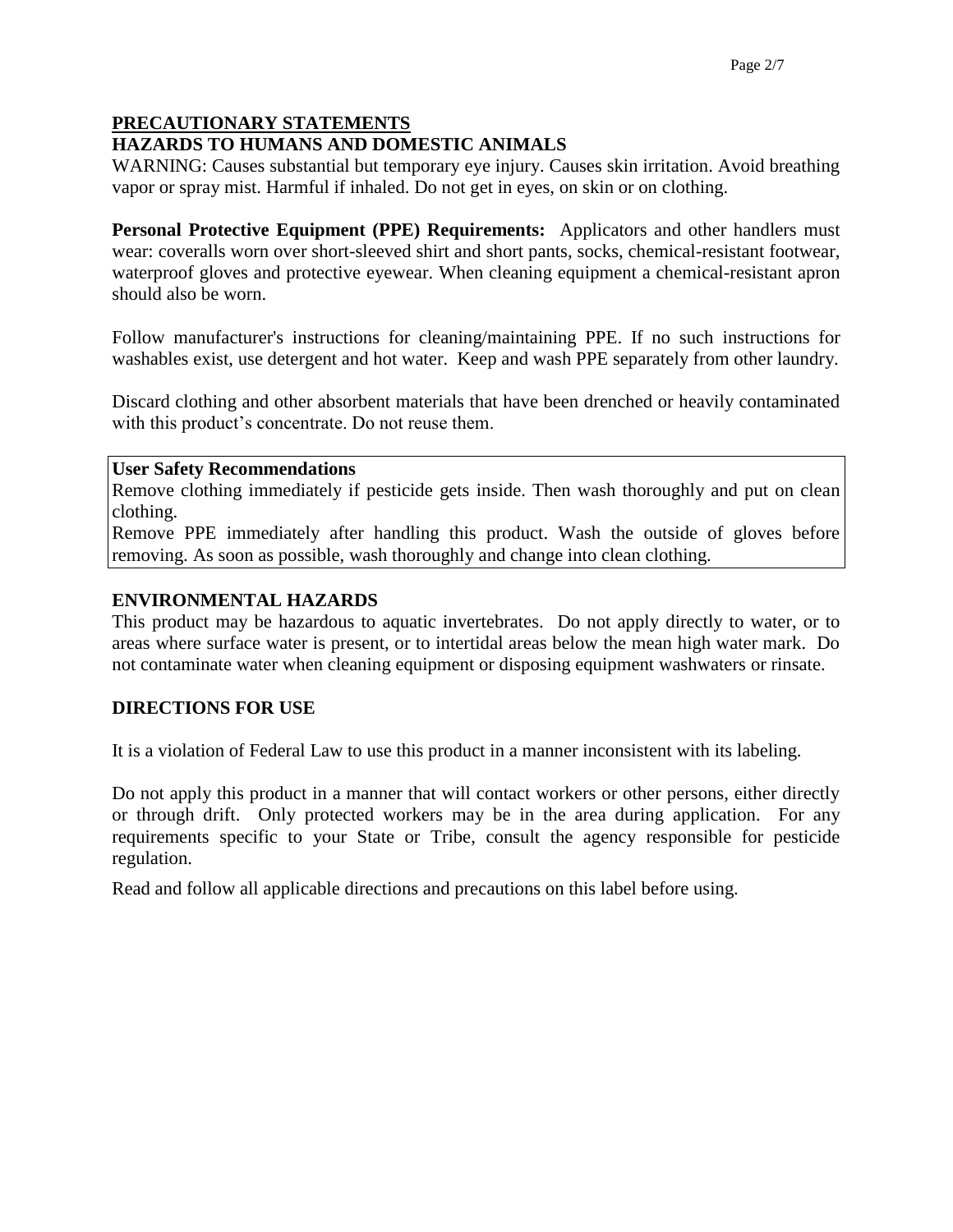## **Agricultural Use Requirements**

Use this product in accordance with its labeling and with the Worker Protection Standard, 40 CFR Part 170. This standard contains requirements for the protection of agricultural workers on farms, forests, nurseries, and greenhouses, and handlers of agricultural pesticides. It contains requirements for training, decontamination, notification, and emergency assistance. It also contains specific instructions and exceptions pertaining to the statements on this label about personal protective equipment (PPE), restricted-entry interval, and notification to workers. The requirements in this box only apply to uses of this product that are covered by the Worker Protection Standard (WPS).

**Entry-Restrictions:** Do not enter or allow worker entry into treated areas during the restrictedentry interval of 24 hours.

PPE required for early-entry to treated areas that is permitted under the Worker Protection Standard and that involves contact with anything that has been treated, such as plants, soil, or water, wear: coveralls worn over short-sleeved shirts and short pants, socks, chemical-resistant footwear, waterproof gloves and protective eyewear.

## **Non-Agricultural Use Requirements**

The requirements in this box apply to uses of this product that are NOT within the scope of the worker protection Standard for agricultural pesticides (40 CFR Part 170). The WPS applies when this product is used to produce agricultural plants on farms, forests, nurseries, or greenhouses.

Keep unprotected persons out of treated areas until sprays have dried.

For early reentry to treated areas and that involves contact with anything that has been treated such as plants, soil, or water, wear: coveralls, shoes, socks, and waterproof gloves.

## **For Control of Weeds and Grass, Moss & Algae:**

#### **Application Directions:**

#### **Stand Alone Use**

Shake well before using.

- For the control of perennial or more established weeds, mix one part Finalsan Total Vegetation Killer with 5 parts water (16.7% v/v solution)
- For annual weeds and small, easy-to-kill weeds, mix one part Finalsan Total Vegetation Killer with 9 parts water (10% v/v solution)
- For the control of moss and algae, mix one part Finalsan Total Vegetation Killer with 19 parts water (5% v/v solution) and apply at 8.3-25 gal/1000 ft<sup>2</sup>.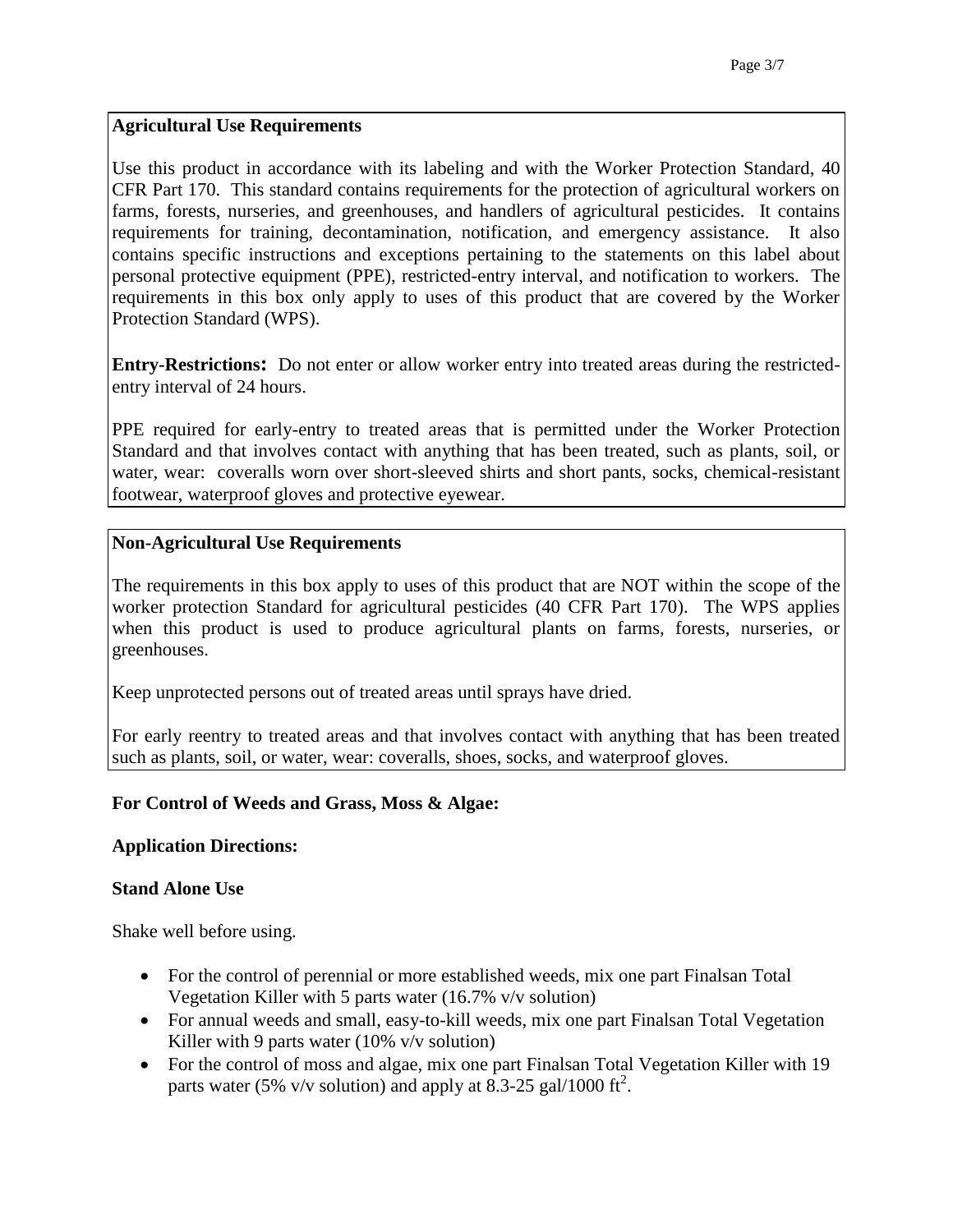Apply the mixed solution at 75-200 gallons/acre  $(2-5 \text{ gallons}/1000 \text{ ft}^2)$ . Spray weed thoroughly, using a coarse nozzle setting to reduce drift. Thorough coverage is extremely important. For spot treatment of individual weeds, apply the mixed solution to the center of plant to the point of runoff. Plant damage will be visible from a few hours to 2 days after spraying. Repeat treatment every 2 to 3 weeks to control new weeds growing from seed and re-growth from bi-annual and perennial weeds. Avoid spraying desirable plants. Thoroughly wash equipment after use.

## **Tank Mixes**

Finalsan Total Vegetation Killer may be combined with other pesticides to broaden the target spectrum, improve the level of control, and enhance coverage. When used as a tank mix, observe all directions for use, crops, use rates, dilution ratios, precautions, and limitations, which appear on the tank mix product label. Follow the label directions for the most restrictive of label precautions and limitations. Do not mix this product with any other product that prohibits such mixing.

Always predetermine the compatibility of labeled tank mixtures of this product with other products in advance of application by mixing proportional quantities of all products and water in a container and watching for adverse reactions. When tank mixing, add formulations in the following sequence: (1) wettable powders; (2) flowable liquids; (3) emulsifiable liquids; (4) Finalsan Total Vegetation Killer herbicide; (5) water soluble liquids; and (6) adjuvants.

Finalsan Total Vegetation Killer plus Glyphosate Herbicides:

Finalsan Total Vegetation Killer is synergistic with certain postemergence herbicides. A mixture of this product and glyphosate has shown enhanced speed of top kill and improved control of numerous weed species.

To enhance the activity of glyphosate-containing herbicides, and accelerate burndown of target weeds, use the necessary amount of Finalsan Total Vegetation Killer to reach a final concentration of 5-16.7% v/v spray solution plus the labeled rate of the registered glyphosate product. Lower rates in the rate range will provide less visible burndown effect.

| Desired Final<br>Volume of Spray | Amount of Finalsan Total Vegetation Killer in Spray Solution for<br><b>Following Dilution Rate</b> |                  |                            |
|----------------------------------|----------------------------------------------------------------------------------------------------|------------------|----------------------------|
| Solution (gallons)               | 1:19 $(5\% \text{ v/v})$                                                                           | 1:9 (10% $v/v$ ) | 1:5 $(16.7\% \text{ v/v})$ |
|                                  | $6.4 \text{ ozs.}$                                                                                 | 12.8 ozs.        | $21 \text{ ozs.}$          |
| 2.5                              | 16 ozs.                                                                                            | 32 ozs.          | 51 ozs.                    |
| 5                                | 32 ozs.                                                                                            | 64 ozs.          | 102 ozs.                   |
| 7.5                              | 48 ozs.                                                                                            | 96 ozs.          | $1.25$ gal                 |
| 10                               | 64 ozs.                                                                                            | 1 gal            | $1.6$ gal                  |

## **Rate Table:**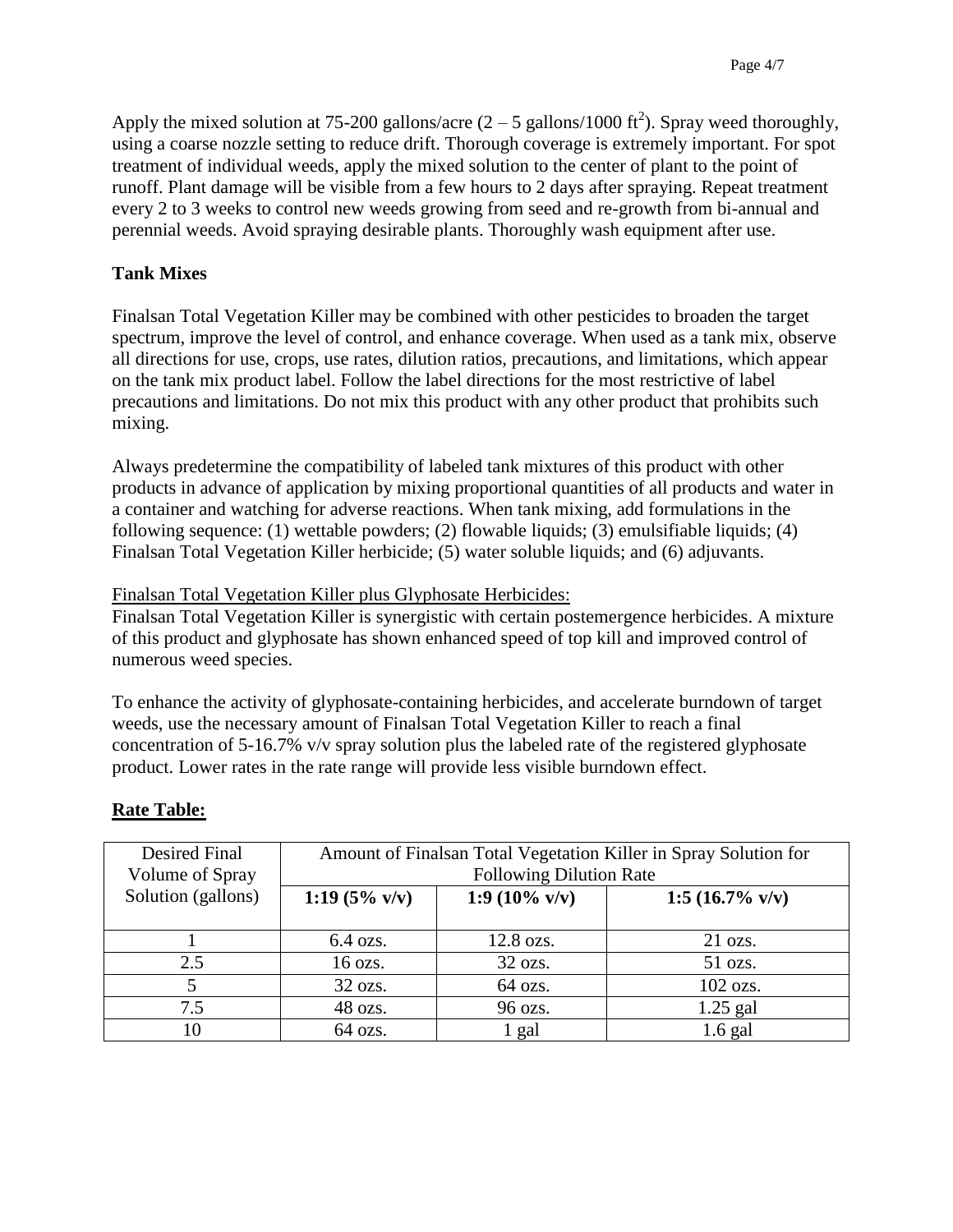#### **Product Information:**

Finalsan Total Vegetation Killer is a fast-acting, non-selective weed, grass, algae and moss killer. This product is not translocated. It will burn only those plant parts that are coated with spray solution. The best results are obtained with young, actively growing weeds, less than 5 inches high. Finalsan Total Vegetation Killer can be used any time during the year and works best during warm and dry conditions. Application during cold weather may delay appearance of plant damage. If rain falls within 3 hours of treatment, an additional spray may be required. Finalsan Total Vegetation Killer controls many common annual weeds and suppresses the growth of some bi-annual and perennial weeds. It can be used in cultivated areas prior to planting grass, flowers and vegetables. Areas can be re-sown five days after treatment. Inadvertent overspray of Finalsan Total Vegetation Killer does not stain concrete, pavement, stucco or wood.

#### **Use Sites: Outdoors and Greenhouses**

Terrestrial Food and Feed Crops: Grapes, cereal grains, vegetable crops, orchards, fruit and nut trees, vines, field crops (e.g.: artichokes, beans, corn, cotton, ginseng, herbs, hops, peas, peanuts, potatoes, small fruits, sugarbeets, sunflowers, sweet potatoes, tobacco, tomatoes and yams), seedbed or site preparations, cultivated areas prior to the emergence of susceptible plant parts or as a directed spray avoiding desirable plants, fields after the crop has been harvested, and grass or non-grass forage/ fodder/hay.

Terrestrial Non-Food Crops: Ornamental herbaceous plants, ornamental lawns and turf, ornamental woody shrubs, vines, and ornamental shade trees.

Terrestrial Non-Crop Sites: Around and on buildings, sidewalks, fences, trees, bark mulch, driveways and other right-of-ways, patios, gravel, on structures holding flowers, trees, shrubs, vines and vegetables, landscaped areas, lawns, and on and around buildings and structures, such as benches, walls, floors, and roofs.

#### **Use Methods**

Vegetation Burndown: General control of weeds, grass, algae and moss for site preparation and non-crop areas. Spot treatments may be used in crop and pasture situations. Applications may be made in and around desirable plants when contact of foliage and green bark is avoided.

Directed and Shielded Sprays: Applications may be made around desirable plants when contact of foliage and green bark is avoided.

Prior to Emergence of Plants from Seed, Perennial Rootstocks, and Bulbs: Ensure applications are made before new growth or crop emerges from soil or damage will occur. Areas can be resown five days after treatment.

Sucker Control, Pruning and Trimming: To burn back and control epicormic shoots, sucker growth, and other unwanted growth on woody trees, foliage growth on vines, excessive cane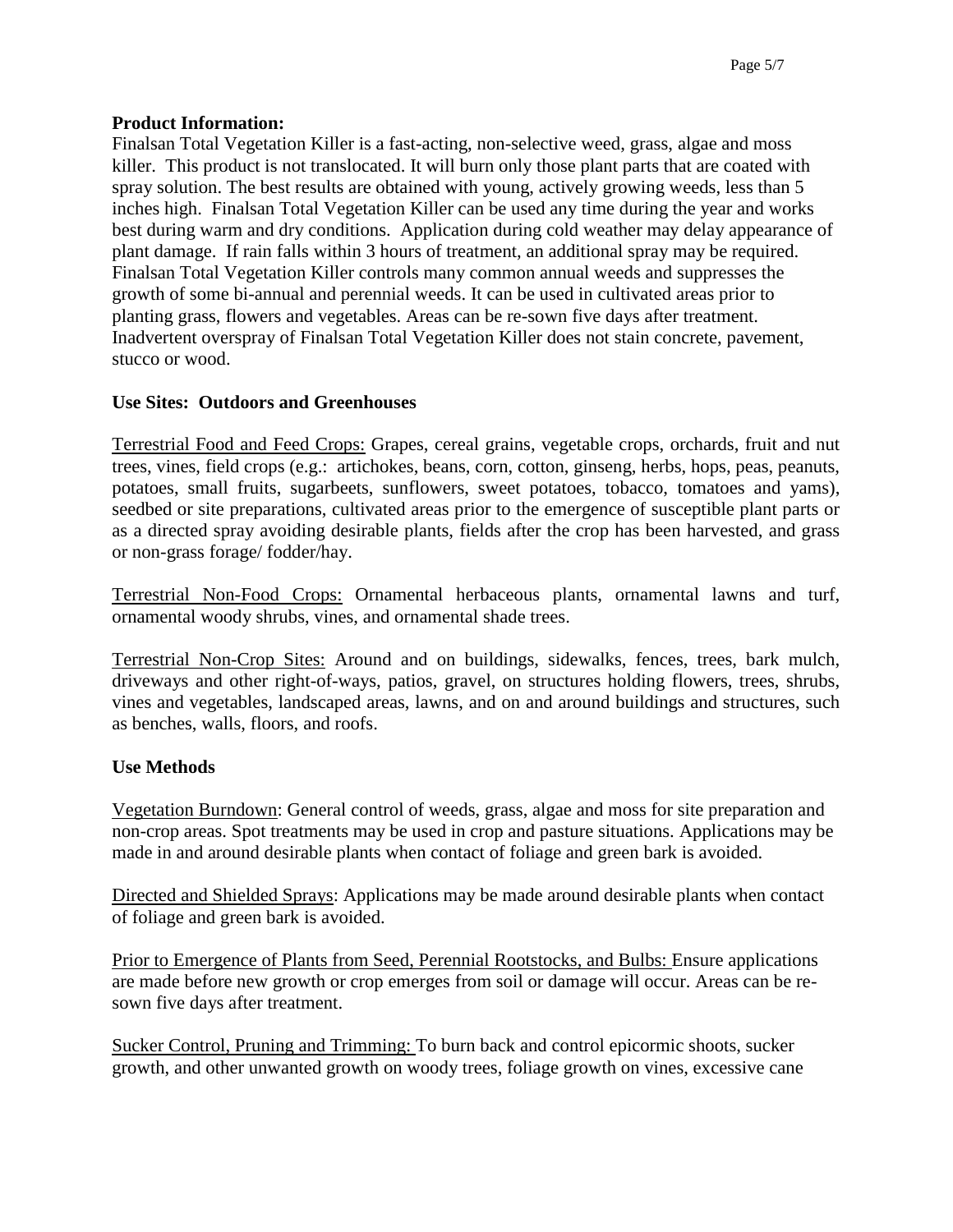growth in brambles, or other listed use sites. Apply only to unwanted vegetative parts. Apply before suckers become woody.

Harvest Aid and Desiccation: To remove leaves of plants prior to harvest and/or burndown of weeds to facilitate harvest. Harvest aid and desiccation uses include applications to root and tuber vegetables, bulb vegetables and cotton only. Applications must be made no later than 24 hours prior to harvest.

Post-Harvest Spray: To control weeds, grass, moss and algae growing in fields after the commodity has been harvested.

Structural and Building Applications: To control weeds, grass, moss and algae in and around buildings and structures such as benches, walls, floors, and roofs.

Over-seeding Burndown: Apply a 10% v/v solution of Finalsan Total Vegetation Killer at 1.8 gallons/1000  $\text{ft}^2$  to burn down grass before over-seeding, facilitate grass removal and disposal, and allow a more timely re-seeding process with labor, fuel and equipment savings.

#### **Pests:**

Weeds controlled or suppressed by Finalsan Total Vegetation Killer include the following:

| chickweed                | Stellaria media         |
|--------------------------|-------------------------|
| corn spurry              | Spergula arvensis       |
| dandelion                | <i>Taraxacum</i> spp.   |
| groundsel                | Senecio spp.            |
| lamb's-quarters          | Chenopodium album       |
| mouse-eared chickweed    | Cerastium vulgatum      |
| mustards                 | Brassica spp.           |
| plantain                 | Plantago spp.           |
| redroot pigweed          | Amaranthus retroflexus  |
| round leaved mallow      | Malva spp.              |
| sheep sorrel             | Rumex acetosella        |
| shepherd's-purse         | Capsella bursa-pastoris |
| stinkweed                | Thlaspi arvense         |
| thistle                  | Cirsium spp.            |
| annual bluegrass         | Poa annua               |
| large crabgrass          | Digitaria sanguinalis   |
| perennial ryegrass       | Lolium perenne          |
| creeping red fescue      | Festuca rubra           |
| hard fescue              | <i>Festuca ovina</i>    |
| colonial bentgrass       | Agrostis tenuis         |
| moss, algae, and lichens |                         |